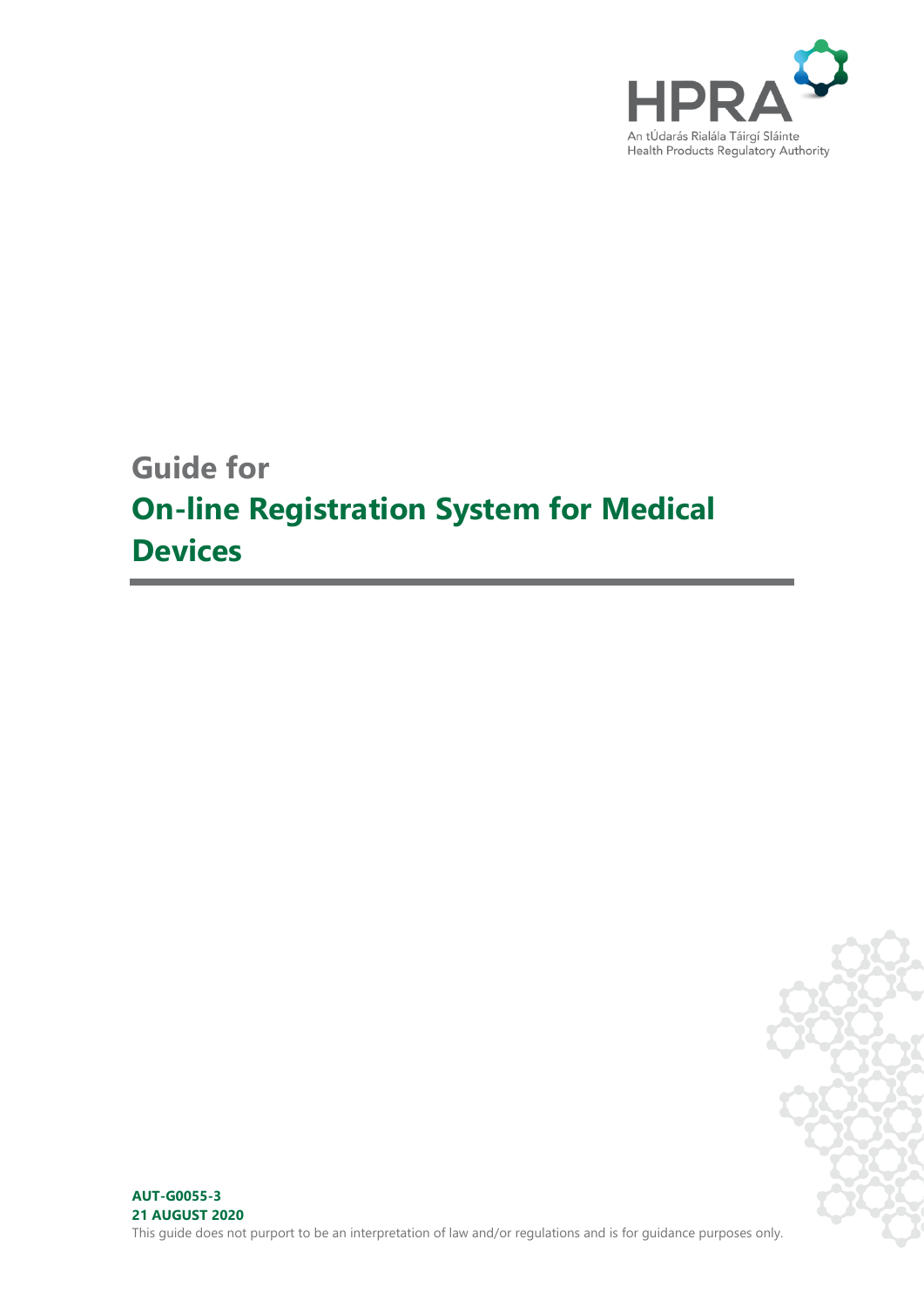# **CONTENTS**

| 1                | <b>SCOPE</b>        |                                          | 3  |
|------------------|---------------------|------------------------------------------|----|
| $\mathcal{P}$    | <b>INTRODUCTION</b> |                                          | 3  |
| 3                |                     | ACCESSING THE ONLINE REGISTRATION SYSTEM | 3  |
|                  |                     | FIGURE 1: ORGANISATION HOMEPAGE          | 4  |
| 3.1              |                     | Edit My Organisation                     | 4  |
| 3.2              | Manage My Devices   |                                          | 5  |
|                  |                     | FIGURE 2: GENERAL MEDICAL DEVICE DETAILS | 6  |
|                  |                     | <b>FIGURE 3: DEVICE STATUS PAGE</b>      | 7  |
| $3.3\phantom{0}$ | Reports             |                                          | 8  |
|                  |                     | <b>FIGURE 4: DEVICE REPORTS</b>          | 9  |
| 3.4              | Manage My Users     |                                          | 9  |
|                  |                     | FIGURE 5: USER DETAILS PAGE              | 10 |
| 4                |                     | <b>HPRA CONTACT DETAILS</b>              | 11 |
|                  | <b>APPENDIX 1</b>   | DATA FIELD DESCRIPTIONS                  | 12 |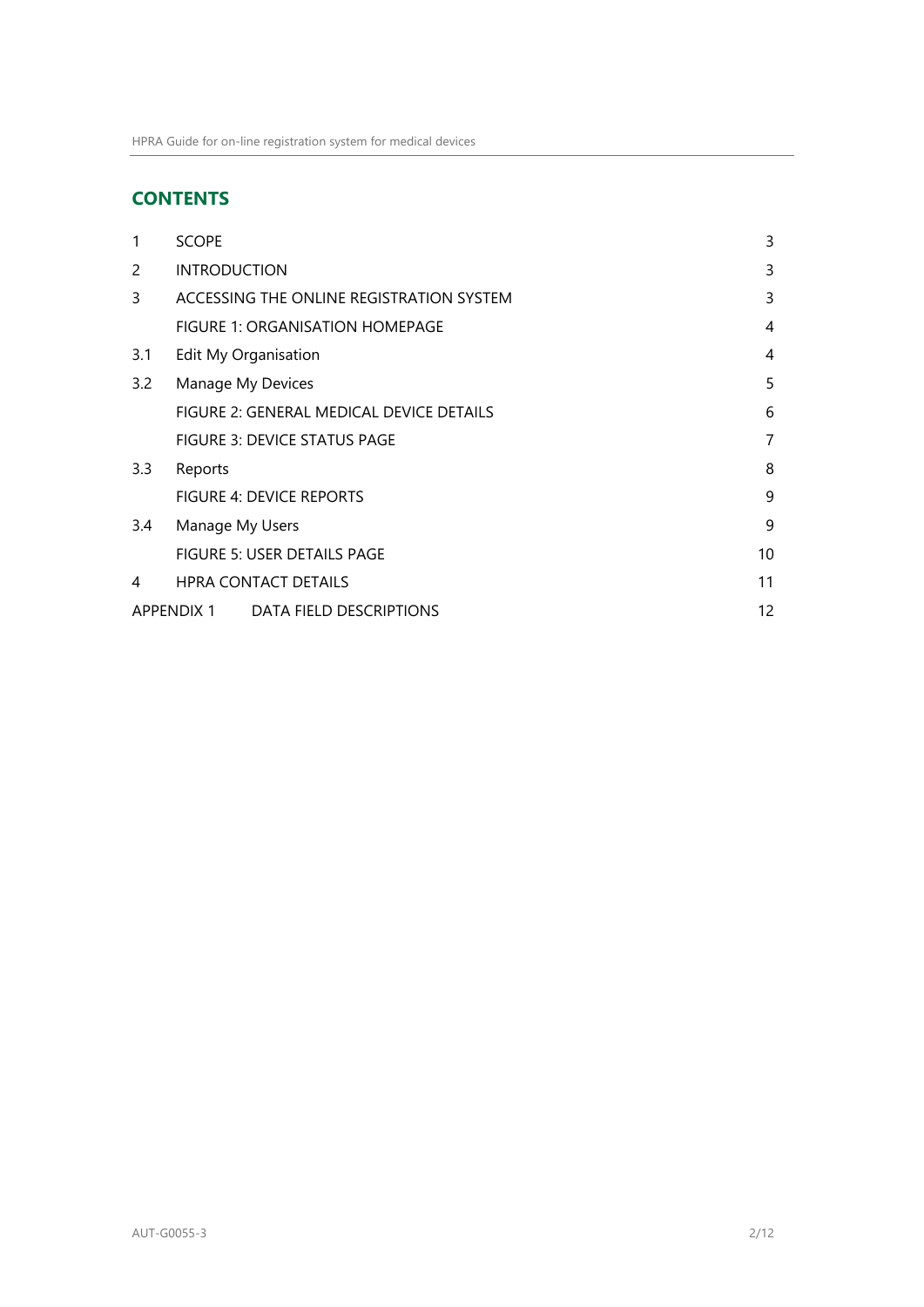# <span id="page-2-0"></span>**1 SCOPE**

This document provides instructions for use of the online medical device registration system, Medical Devices Extranet.

# <span id="page-2-1"></span>**2 INTRODUCTION**

The Health Products Regulatory Authority (HPRA) upgraded the online registration system for medical devices in July 2012 to increase functionality and to allow for communication with the EUDAMED system.

# <span id="page-2-2"></span>**3 ACCESSING THE ONLINE REGISTRATION SYSTEM**

New users of the medical device on-line registration system receive a username and password when they first register their organisation online, submit payment and submit the signed terms and conditions document to the HPRA. The username and password allow the user to access the Medical Devices Extranet.

If difficulties are experienced in accessing this system, please contact the Medical Devices Department immediately using the contact details in Section 4.

Users can log onto the registration system through the web address [https://access.medicaldevices.ie.](https://access.medicaldevices.ie/) Once the username and password is correctly entered, the organisation's homepage will appear on the screen. The user has the ability to edit organisation details, manage devices, manage users and generate device reports, see Figure 1.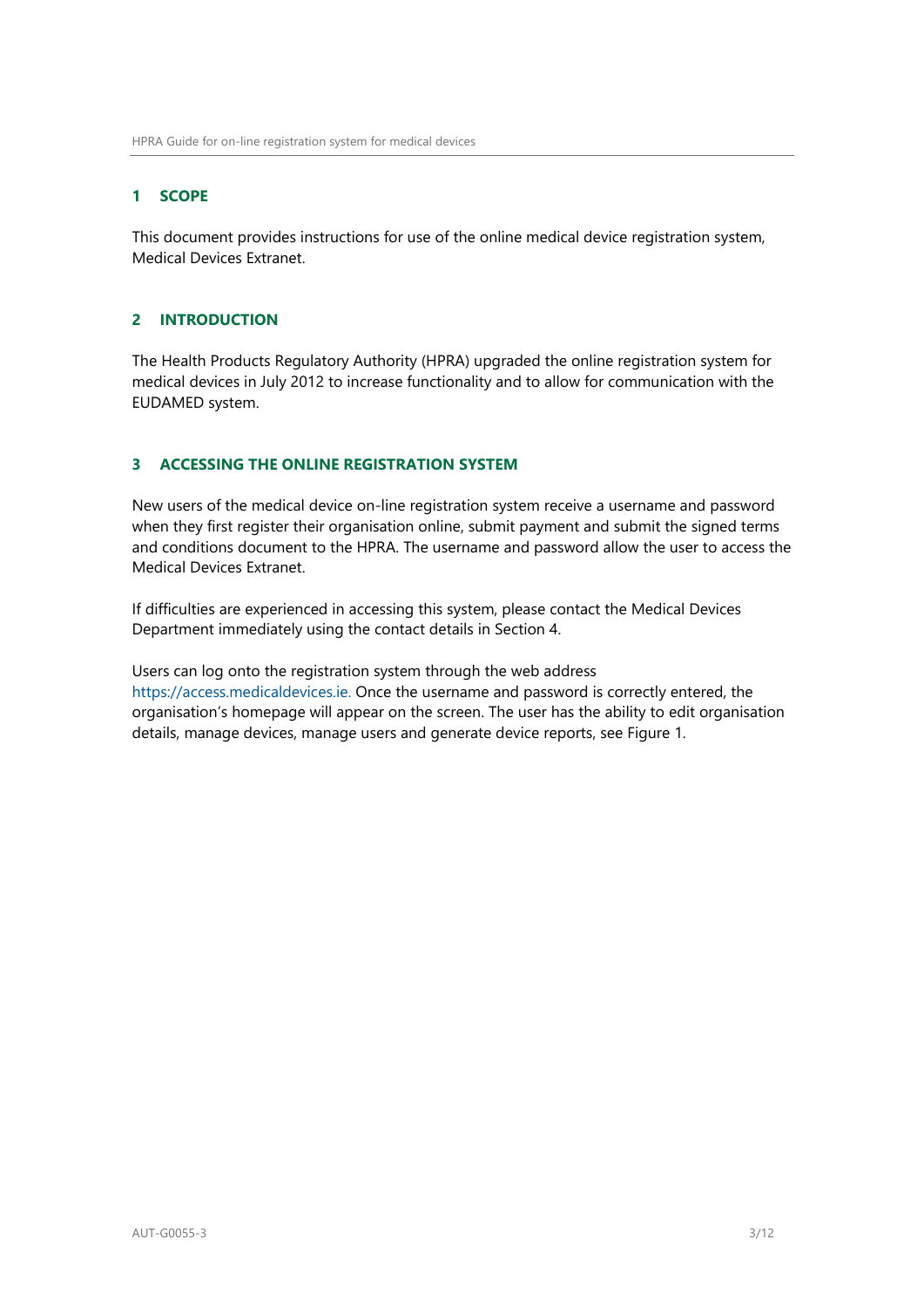#### <span id="page-3-0"></span>**FIGURE 1: ORGANISATION HOMEPAGE**

*Please note that the IMB rebranded to become the HPRA in July 2014. The extranet may be rebranded to the HPRA brand colours but the content will remain the same.*

|      | My Organisation                                                            | <b>My Devices</b> | Reports | My Users          |                     |                     |                              |
|------|----------------------------------------------------------------------------|-------------------|---------|-------------------|---------------------|---------------------|------------------------------|
|      | Welcome First Name Last Name to the IMB Medical Devices Extranet           |                   |         |                   |                     |                     |                              |
|      | Please use the main menu to navigate or select from the quick links below. |                   |         |                   |                     |                     |                              |
|      |                                                                            |                   |         |                   |                     |                     |                              |
|      |                                                                            |                   |         |                   |                     |                     |                              |
|      | Edit My Organisation                                                       |                   |         | Manage My Devices | Manage My Users     |                     |                              |
| 10:0 | enginesolutions                                                            |                   |         |                   | Tel: +353 1 6764971 | Fax: +353 1 6344033 | Email: medicaldevices@imb.ie |
|      |                                                                            |                   |         |                   |                     |                     |                              |
|      |                                                                            |                   |         |                   |                     |                     |                              |
|      |                                                                            |                   |         |                   |                     |                     |                              |

#### <span id="page-3-1"></span>**3.1 Edit My Organisation**

To edit the organisation details, click on the 'Edit My Organisation' quick link on the homepage or click on the 'My Organisation' tab in the navigation bar. The organisation details currently registered with the HPRA are shown on the screen.

The company name, address and contact numbers are editable from this screen. Certain fields, for example, organisation type, organisation role and primary contact name cannot be changed through the online system. To amend these, or any other details which are not available for editing through the online system, please contact the Medical Devices Department.

Organisations also have the option to add a trading name which is associated with the registered organisation. To do so, enter the trading name into the free text box and click the adjacent add button. A list of all trading names associated with the organisation appears. Remove a trading name by clicking the adjacent 'Delete' button.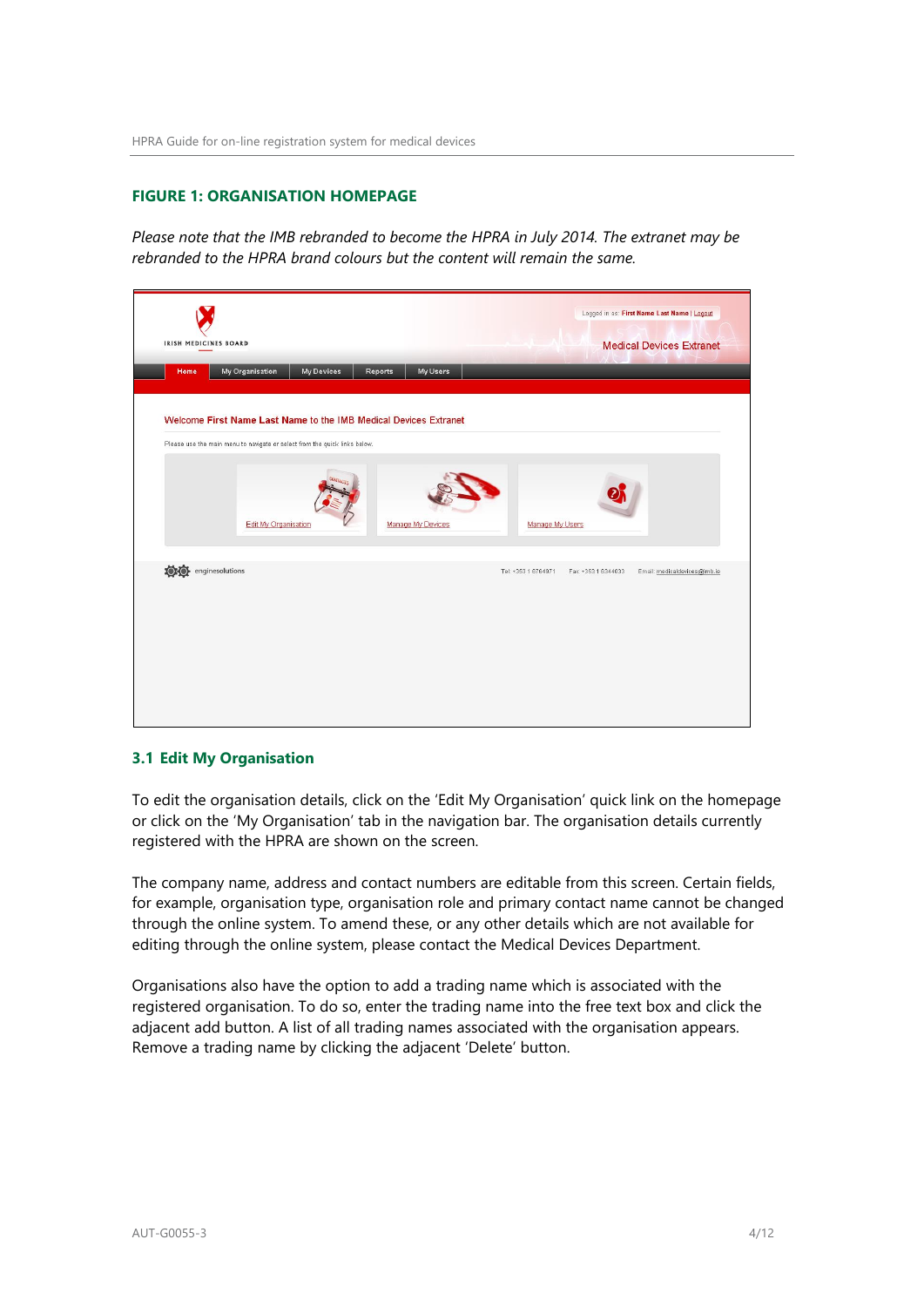Once changes have been made, they are submitted by clicking on the 'Submit' button located at the bottom left of the screen. To cancel any changes which were made click on the 'Cancel' button. The changes submitted do not come into effect until the HPRA has reviewed and approved them.

#### <span id="page-4-0"></span>**3.2 Manage My Devices**

To manage devices registered to the organisation details, click on the 'Manage My Organisation' quick link on the homepage or click on the 'My Devices' tab in the navigation bar. The details of devices currently registered with the HPRA are shown on the screen. Searches for devices can be made using status, description or registration number filters.

#### 3.2.1 Registering a new device

To register a device, click on the 'Add Device' button. Depending on the type of device (i.e. general medical device or *in vitro* diagnostic medical device) and its classification, the screen may refresh with different data fields, see Figure 2. Once all the relevant data fields have been completed, click the 'Submit' button at the bottom of the screen. If the appropriate data fields are not completed, the submission will not proceed. Fields with missing data are highlighted in red, move the cursor over these fields to view further details on the error.

All users are encouraged to use a preferred GMDN term. If a suitable GMDN term is not available, another internationally recognised nomenclature may be used. Users may search either by device description or GMDN code by selecting the 'Search' link. The search results will appear in the Device Code (GMDN) drop down box.

Descriptions of several data fields are provided in Appendix 1.

If the details entered are not to be submitted, click on the 'Cancel' button located at the bottom of the screen to revert to the previous screen.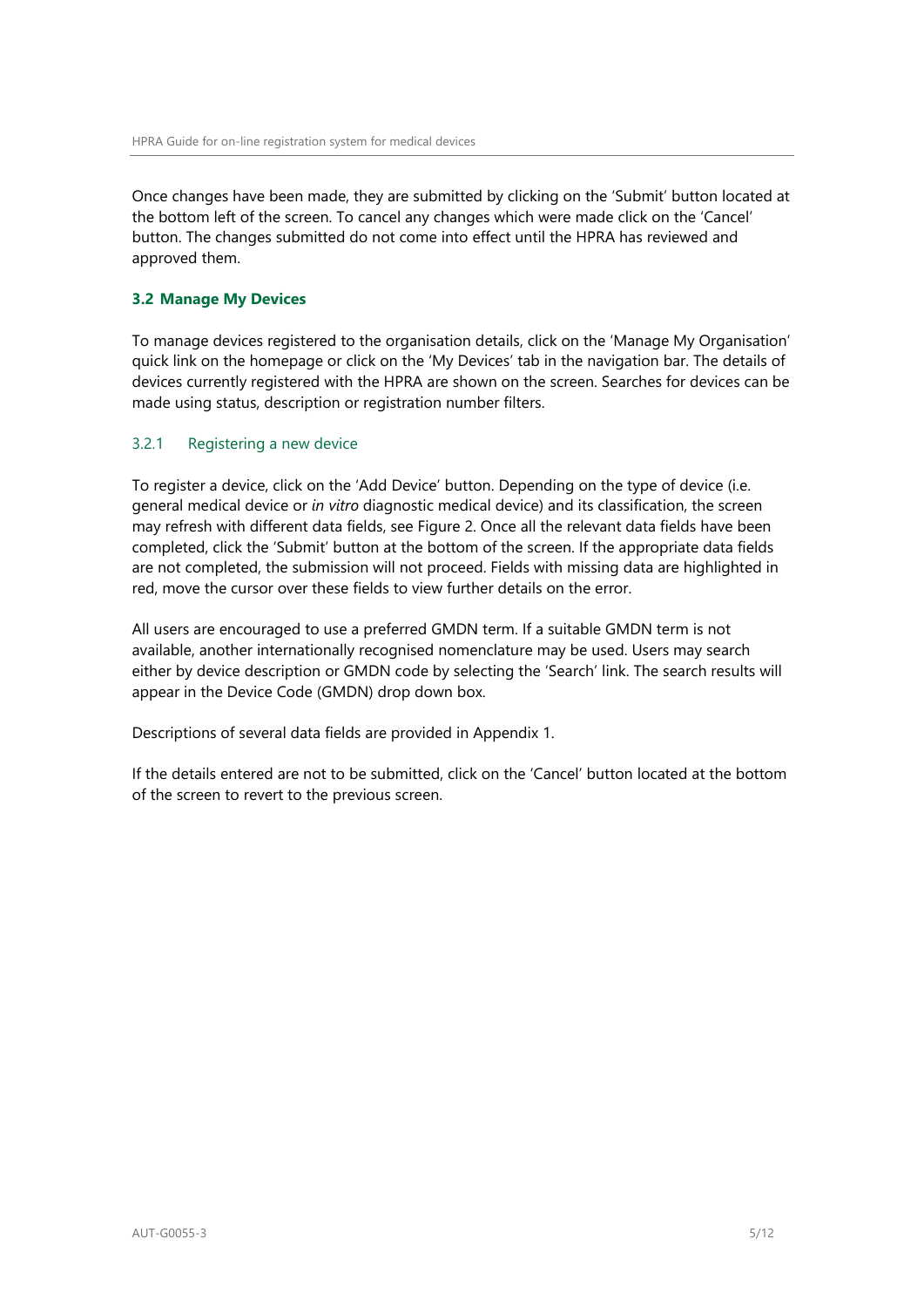#### <span id="page-5-0"></span>**FIGURE 2: GENERAL MEDICAL DEVICE DETAILS**

*Please note that the IMB rebranded to become the HPRA in July 2014. The extranet may be rebranded to the HPRA brand colours but the content will remain the same.*

| Classification of the concerned device *    | Model                                                                                                                                                                                                                                     |
|---------------------------------------------|-------------------------------------------------------------------------------------------------------------------------------------------------------------------------------------------------------------------------------------------|
| $\checkmark$<br>Class 1                     |                                                                                                                                                                                                                                           |
| Custom-Made Device Classification           | <b>Description of Device</b>                                                                                                                                                                                                              |
| ---- Please Select -----                    |                                                                                                                                                                                                                                           |
| Device Category Code*                       |                                                                                                                                                                                                                                           |
| ---- Please Select -----<br>$\checkmark$    |                                                                                                                                                                                                                                           |
| Sterile                                     |                                                                                                                                                                                                                                           |
| Is the device sterile?                      |                                                                                                                                                                                                                                           |
| п                                           | <b>Generic Name</b>                                                                                                                                                                                                                       |
| If yes please specify notified body number  | Class I test                                                                                                                                                                                                                              |
|                                             | Name - Make                                                                                                                                                                                                                               |
| <b>Measuring Function</b>                   |                                                                                                                                                                                                                                           |
| Does this device have a measuring function? | Alternative Name - Make                                                                                                                                                                                                                   |
| □                                           |                                                                                                                                                                                                                                           |
| If yes please specify notified body number  | <b>Device Nomenclature</b>                                                                                                                                                                                                                |
|                                             | The GMDN coding system provided below should be used if possible, as this is the<br>recognised international coding system for medical devices. If there is no GMDN code<br>available for your device, please enter another nomenclature. |
|                                             | The following GMDN code was previously selected, but this GMDN code is not a<br>preferred term. Please use the GMDN search below to choose another GMDN<br>code.                                                                          |
|                                             | <b>GMDN Code</b><br><b>GMDN Description</b>                                                                                                                                                                                               |
|                                             | Device Code (GMDN)<br>Search »                                                                                                                                                                                                            |
|                                             | ----- Please Select -----                                                                                                                                                                                                                 |
|                                             | Other Internationally Recognised Nomenclature                                                                                                                                                                                             |
|                                             | Enter both the nomenclature name and the code value                                                                                                                                                                                       |
|                                             |                                                                                                                                                                                                                                           |

When a device has been submitted to the HPRA for registration, it appears on the 'My Devices' screen as 'Not Registered Yet' and the status of the registration, i.e*.* '(N) Awaiting Review' can be seen. While the device is 'Not Registered Yet', the device details submitted can be edited by selecting the 'Edit' button and making the relevant changes.

When the device has been registered by the HPRA, the device registration number appears on screen and the status changes from '(N) Awaiting Review' to 'Registered'.

Where queries arise relating to the device details submitted, the status appears as '(N) Further Information Required' and the primary user will be contacted by the Medical Devices Department directly, see Figure 3.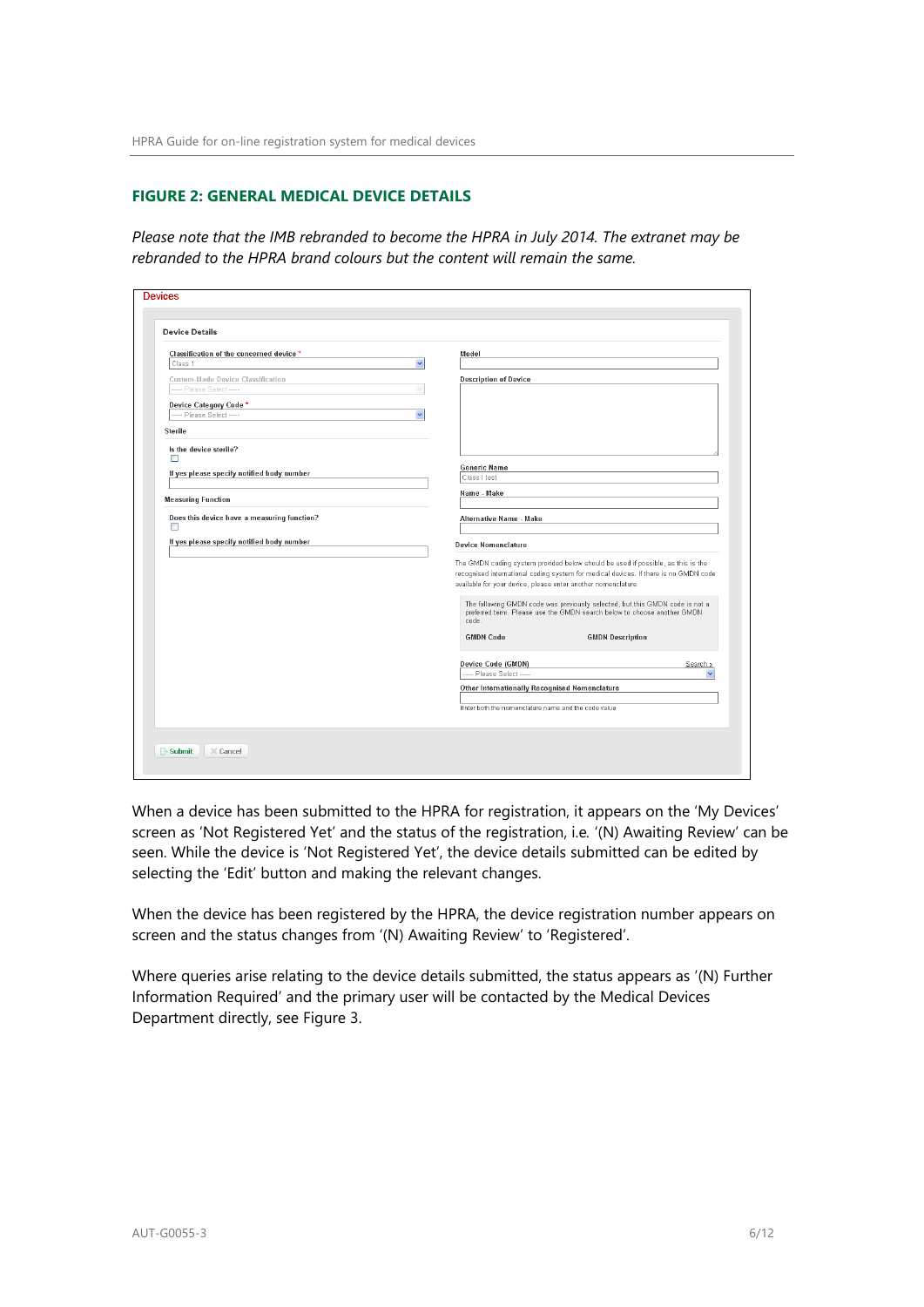# <span id="page-6-0"></span>**FIGURE 3: DEVICE STATUS PAGE**

*Please note that the IMB rebranded to become the HPRA in July 2014. The extranet may be rebranded to the HPRA brand colours but the content will remain the same.*

| <b>IRISH MEDICINES BOARD</b>                                                                                       |                                           | Logged in as: First Name Last Name   Logout<br><b>Medical Devices Extranet</b> |
|--------------------------------------------------------------------------------------------------------------------|-------------------------------------------|--------------------------------------------------------------------------------|
| <b>My Devices</b><br>My Organisation<br>Home                                                                       | My Users<br>Reports                       |                                                                                |
| <b>Devices</b><br><b>Registration Status</b><br>$\left  \ldots \right $ $\left  \; \ldots \right $<br>$\checkmark$ |                                           | YOU ARE HERE: MY DEMCES                                                        |
| Description<br><b>Registration Number</b><br>+ Add Device<br><b>Registration Number</b>                            | Filter Clear Filter<br><b>Status</b><br>× | <b>Action</b>                                                                  |
| Not Registered Yet                                                                                                 | (N) Awaiting Review                       | $Z$ Edit                                                                       |
| Not Registered Yet                                                                                                 | (N) Further Information Required          | $Z$ Edit                                                                       |
|                                                                                                                    | Registered                                | $Z$ Edit                                                                       |
| IE/CA01/M/GM/0983/7689                                                                                             |                                           | Next ><br>Last »                                                               |
| « First<br>« Previous                                                                                              | Page 1 v of 1 Total records: 3            |                                                                                |

#### 3.2.2 Editing an existing registered device

Click on the 'Manage My Organisation' quick link, or the 'My Devices' tab in the navigation bar to display a list of the devices currently registered or awaiting registration.

To edit the details of a particular device, click on 'Edit', which is located to the right of each registered device. The device details which were previously registered with the HPRA will appear on the screen. Then make the relevant changes to the device and submit the changes to the HPRA by clicking on the 'Submit' button at the bottom of the page. If the details entered are not to be submitted, click on the 'Cancel' button located at the bottom of the screen to revert to the previous screen.

When changes are submitted to the HPRA, the status of the device appears on the 'My Devices' screen as 'Awaiting Review'. During this time the device details submitted can be edited by selecting the 'Edit' button and making the relevant changes.

When these device amendments have been registered by the HPRA, the device registration status changes from 'Awaiting Review' to 'Registered'. Where queries arise relating to these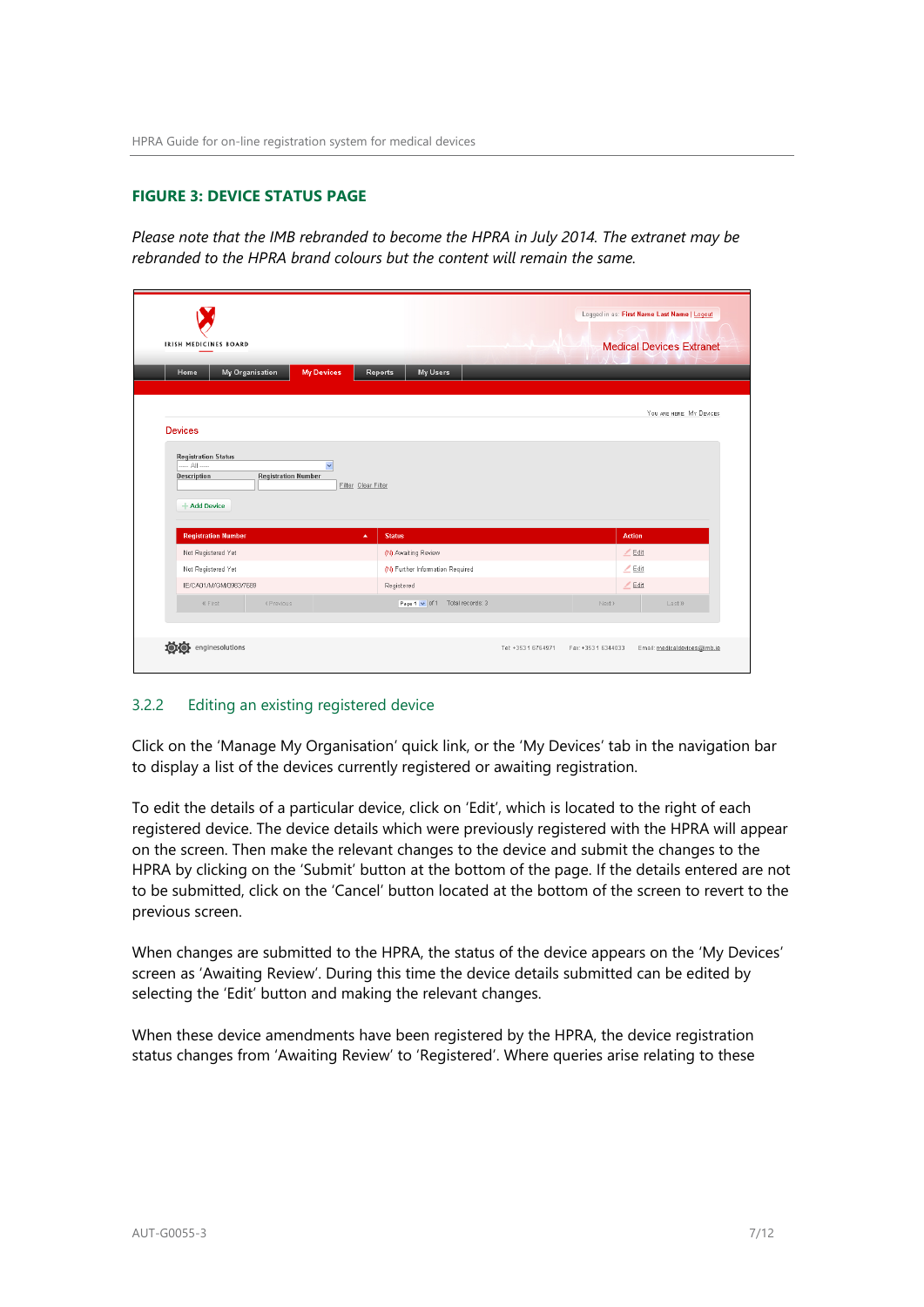changes, the status appears as 'Further Information Required' and the primary user will be contacted by the Medical Devices Department directly.

# 3.2.3 Withdrawing an existing registered device

To withdraw a particular device, select the 'Edit' button, which is located to the right of each registered device.

The device details previously registered with the HPRA appear on the screen. Select the 'Withdraw Device' button, located at the bottom left hand corner of the screen. Once this action has been completed, the device is withdrawn with immediate effect, i.e. there is no HPRA approval of withdrawal applications.

When the device has been withdrawn, the status of the device changes to 'Withdrawn'.

# <span id="page-7-0"></span>**3.3 Reports**

Details registered with the HPRA can be viewed, downloaded and printed through the 'Reports' tab in the navigation bar. Once the 'Device Report' link is selected, the report appears on screen and can be downloaded in pdf, Word or Excel formats by clicking the export icon located at the top of the report, see Figure 4 below (icon highlighted in red).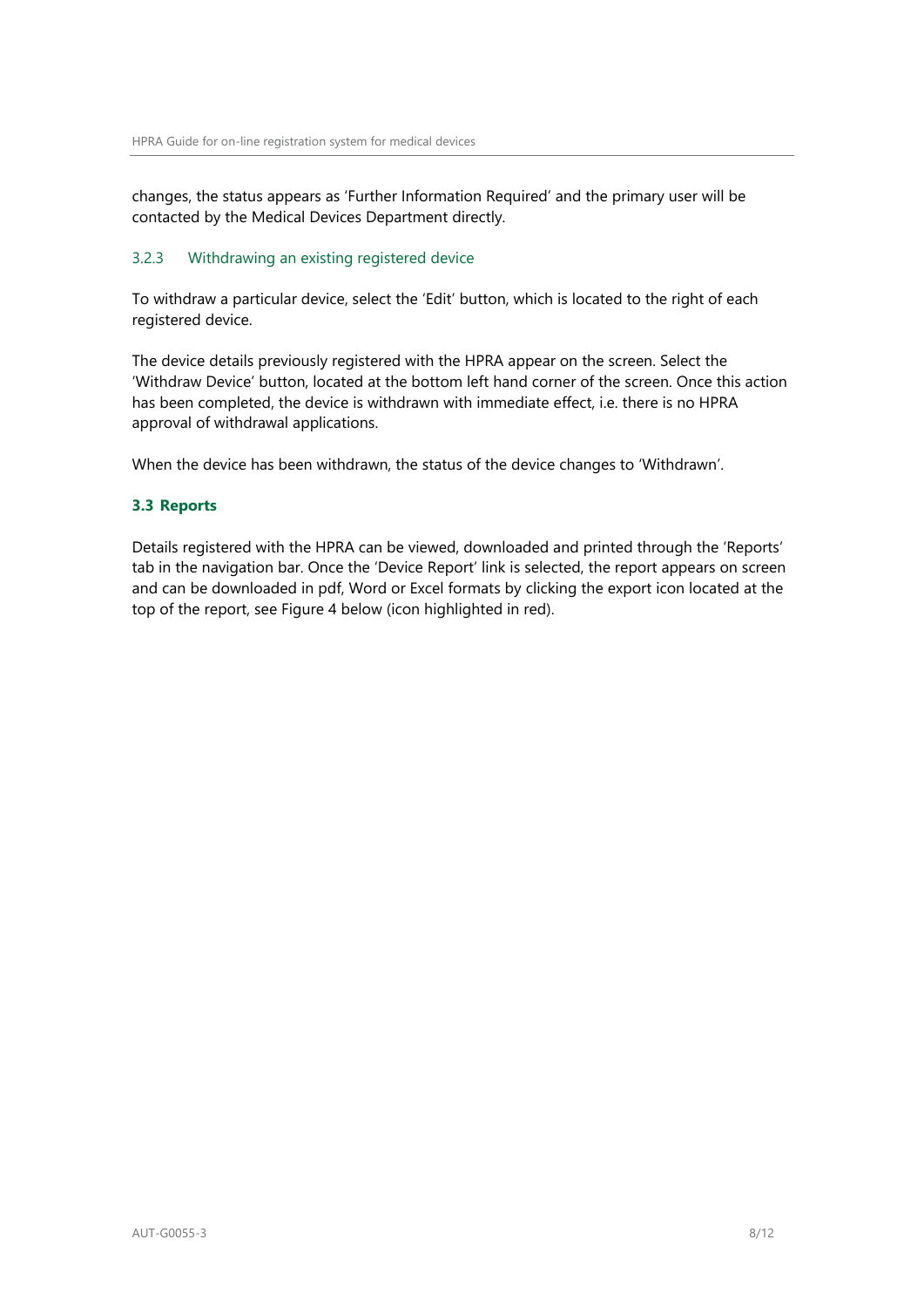#### <span id="page-8-0"></span>**FIGURE 4: DEVICE REPORTS**

*Please note that the IMB rebranded to become the HPRA in July 2014. The extranet may be rebranded to the HPRA brand colours but the content will remain the same.*

|                                  |                  | My Organisation<br><b>My Devices</b> | <b>Reports</b>                                           | My Users                          |                    |                        |                       |
|----------------------------------|------------------|--------------------------------------|----------------------------------------------------------|-----------------------------------|--------------------|------------------------|-----------------------|
|                                  |                  |                                      |                                                          |                                   |                    |                        |                       |
|                                  |                  |                                      |                                                          |                                   |                    |                        | YOU ARE HERE: REPORTS |
| <b>Reports</b>                   |                  |                                      |                                                          |                                   |                    |                        |                       |
|                                  |                  |                                      |                                                          |                                   |                    |                        |                       |
|                                  |                  |                                      |                                                          |                                   |                    |                        |                       |
| $\times$ Back                    |                  |                                      |                                                          |                                   |                    |                        |                       |
|                                  |                  |                                      |                                                          |                                   |                    |                        |                       |
|                                  |                  |                                      |                                                          |                                   |                    |                        |                       |
| ц.                               |                  |                                      | Organisation's Registered General Medical Device Details |                                   |                    |                        |                       |
| Org Status:<br>Name:<br>Address: | Street,<br>City, | Manufacturer<br><b>Industry User</b> | Organisation Registration Number: IE/CA01/M/GM/0983      | Name:<br>Address:                 |                    |                        |                       |
| Contact:                         | IRELAND          | Dr First Name Last Name              |                                                          | Contact:                          |                    |                        |                       |
| Telephone:                       |                  | 01-123 4567                          |                                                          | Telephone:                        |                    |                        |                       |
| Fax:<br>Email:                   |                  | email@email.ie                       |                                                          | Fax:<br>Email:                    |                    |                        |                       |
| Size:                            |                  | Up to 5 employees                    |                                                          |                                   |                    |                        |                       |
| Class 1                          |                  |                                      |                                                          |                                   |                    |                        |                       |
| Device Registration Number       |                  | Group Code                           | Generic Code & Description                               | Sterile (Notified Body<br>Number) | Measuring Function | (Notified Body Number) |                       |

#### <span id="page-8-1"></span>**3.4 Manage My Users**

After initial registration and receipt of a username and password, user details can be added, edited, disabled or deleted. To manage registered users click on the 'Manage My Users' quick link on the homepage or click on the 'My Users' tab in the navigation bar. A list of all users associated with the registered organisation is shown.

To add a user click the 'Add User' tab at the top of the page. Provide the first name, surname, password and email address of the new user. The email address provided will become the username and a password consisting of at least seven digits must be generated; it is recommended that an alphanumeric password is used. To submit the details of the new user to the HPRA, select the 'Submit' button. If the user does not wish to submit the details, select the 'Cancel' button to revert to the previous screen. Once the details of a new user have been submitted, the new user can immediately start to use the registration system. The user does not need to receive confirmation from the HPRA.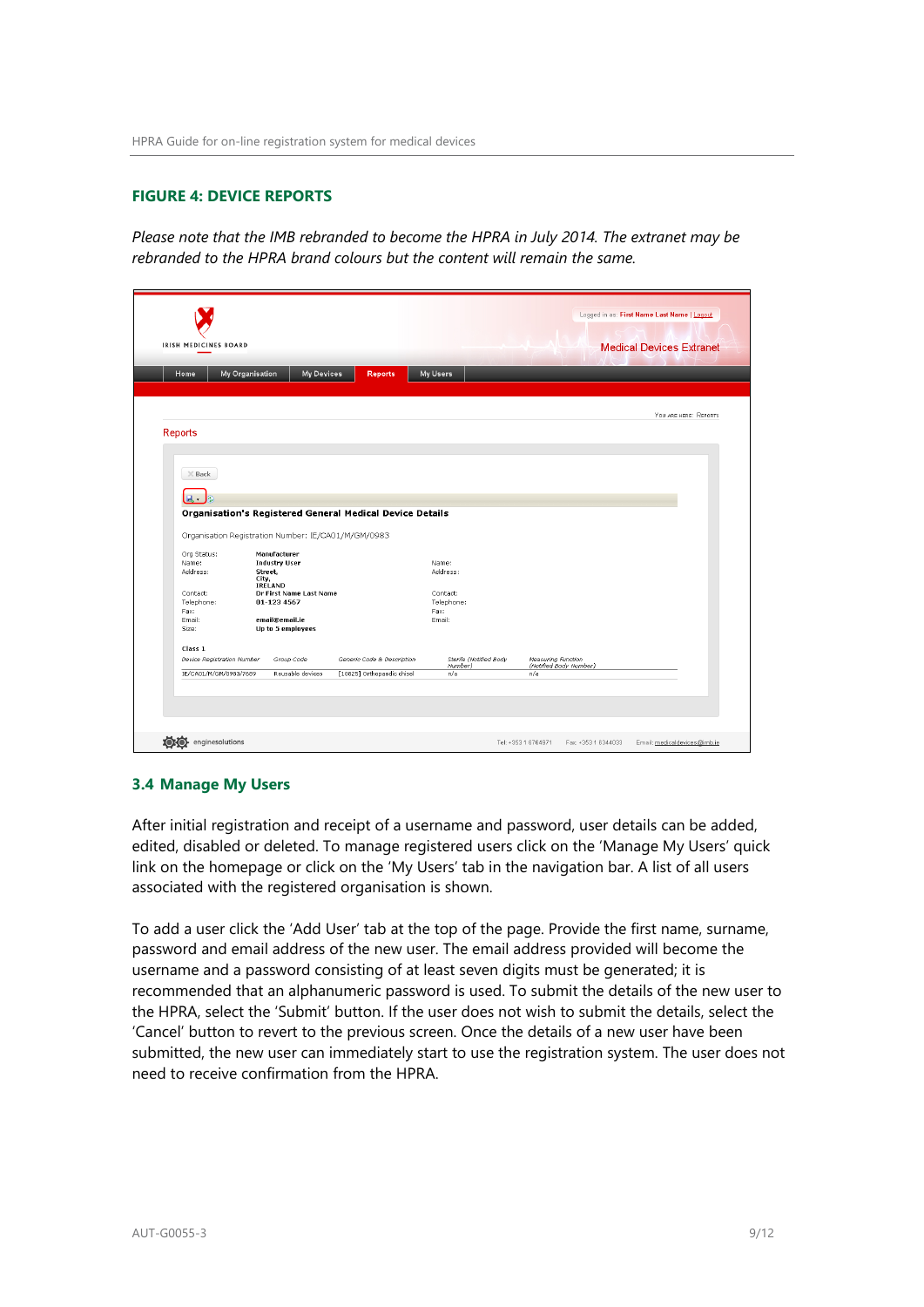To edit or disable a user, select the 'Edit' link under 'actions for the concerned user'. All user details may be amended, however a valid email address must be used for the username. To disable a user, check the disable box at the bottom of the page. All amendments to user details must be submitted by selecting the 'Submit' button at the bottom of the page. If the details entered are not to be submitted, click on the 'Cancel' button located at the bottom of the screen to revert to the previous screen, see Figure 5.

To delete a user select the 'Delete' button located to the right of the user's name under actions. The text box 'Are you sure you want to delete this user?' appears. To proceed, select 'OK' or select 'Cancel' to return to the list of users. If 'OK' is chosen, the selected user will be deleted and a list of the existing users appears on the screen. Deleted users will not be shown on the screen.

# <span id="page-9-0"></span>**FIGURE 5: USER DETAILS PAGE**

*Please note that the IMB rebranded to become the HPRA in July 2014. The extranet may be rebranded to the HPRA brand colours but the content will remain the same.*

| My Organisation<br><b>My Devices</b><br><b>My Users</b><br>Reports<br>Home<br><b>Users</b><br><b>General User Details</b><br>Password *<br> |                                   |
|---------------------------------------------------------------------------------------------------------------------------------------------|-----------------------------------|
|                                                                                                                                             | YOU ARE HERE MY USERS > EDIT USER |
|                                                                                                                                             |                                   |
|                                                                                                                                             |                                   |
|                                                                                                                                             |                                   |
|                                                                                                                                             |                                   |
|                                                                                                                                             |                                   |
| Confirm Password*<br>.                                                                                                                      |                                   |
| Title                                                                                                                                       |                                   |
| Dr<br>$\checkmark$                                                                                                                          |                                   |
| First Name*<br>First Name                                                                                                                   |                                   |
| Surname*                                                                                                                                    |                                   |
| Last Name                                                                                                                                   |                                   |
| Telephone                                                                                                                                   |                                   |
| 01-123 4567                                                                                                                                 |                                   |
| Fax                                                                                                                                         |                                   |
| Email*                                                                                                                                      |                                   |
|                                                                                                                                             |                                   |
| email@email.ie                                                                                                                              |                                   |
| Used as usemame                                                                                                                             |                                   |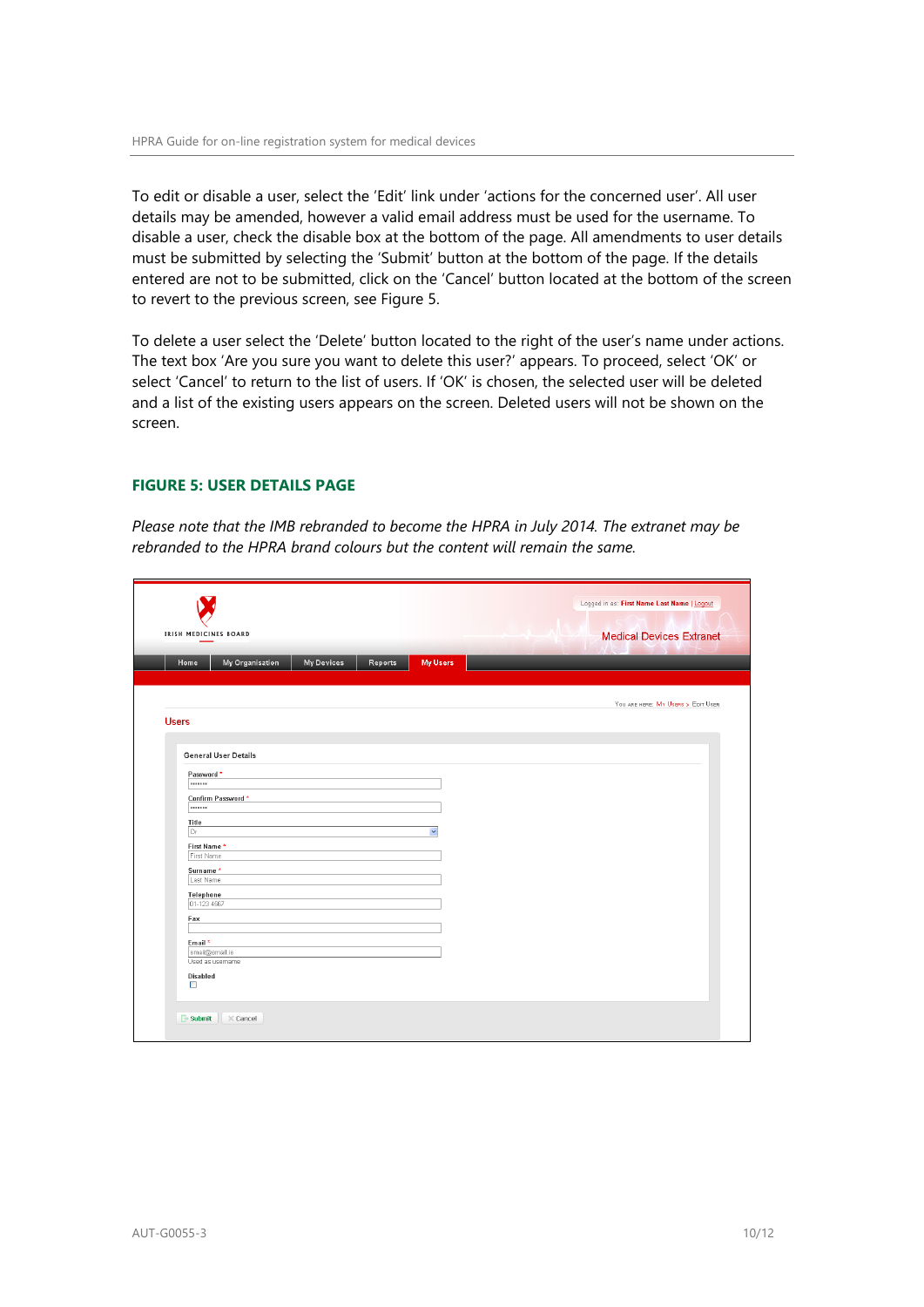# <span id="page-10-0"></span>**4 HPRA CONTACT DETAILS**

If you experience any problem with the registration system please contact the clinical assessment section of the Medical Devices department at:

Clinical Assessment Section Medical Devices Department Health Products Regulatory Authority Kevin O'Malley House Earlsfort Centre Earlsfort Terrace Dublin 2

Telephone: +353 1 676 4971 Fax: +353 1 676 4061 Email: [devices@hpra.ie](mailto:devices@hpra.ie) or [deviceregister@hpra.ie](mailto:deviceregister@hpra.ie)

The HPRA encourages communication with stakeholders. Please send any comments relating to the system or any suggestions for future improvements to [devices@hpra.ie.](mailto:devices@hpra.ie)